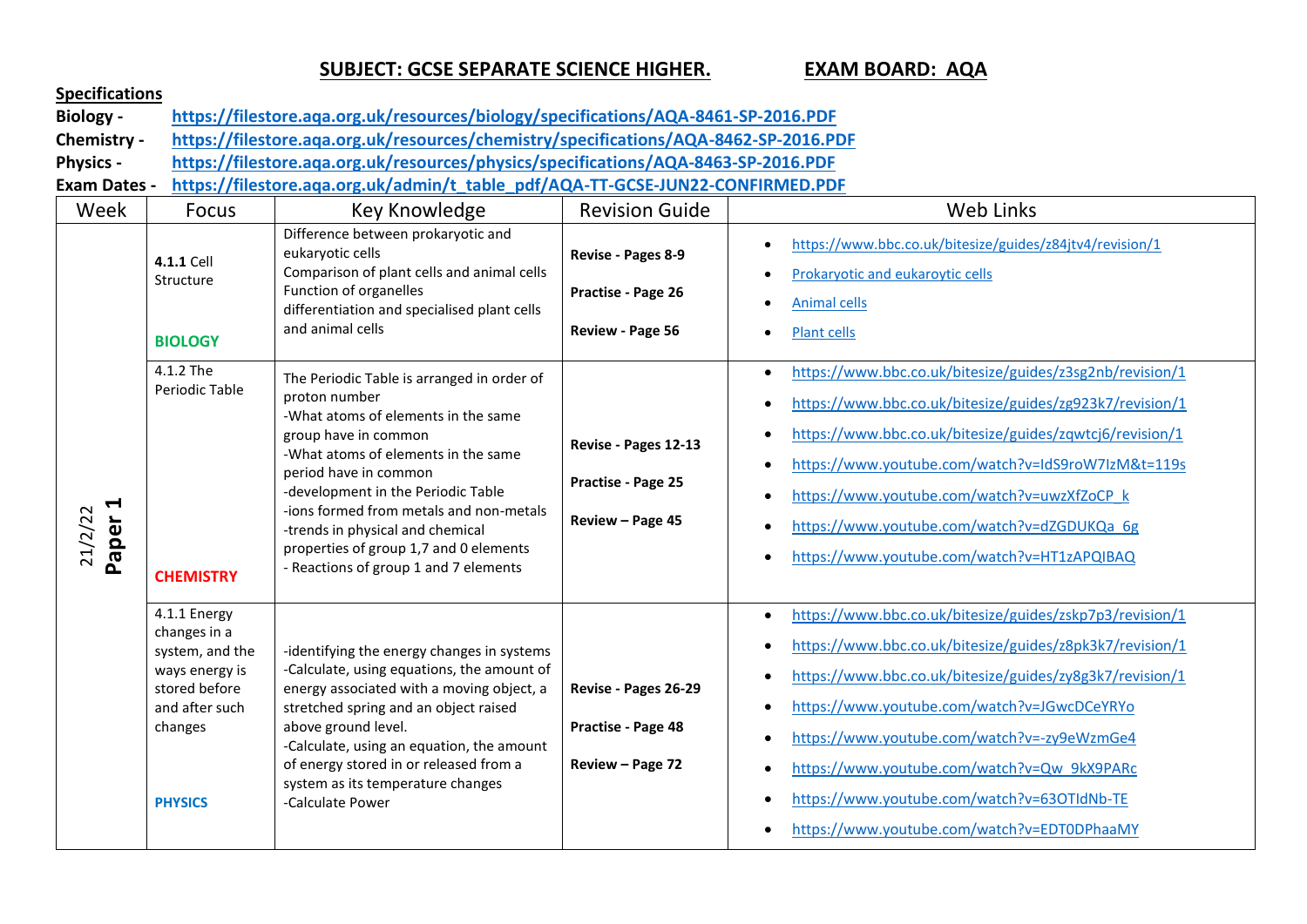|                   | 4.5.2 The human<br>nervous system                        | Function of the NS<br>Control of body temperature<br>Response to high/low temperatures                                                                                                                                                                                                                                                                                                                                                                                                                                                                                                                                                                                           | Revise - Pages 46-48<br>Practise - Page 70                                                           | Controlling body temperature.<br>https://www.youtube.com/watch?v=WoMPARSQPZw                                                                                                                                                                                                                                                                                                                                                                                                                                       |
|-------------------|----------------------------------------------------------|----------------------------------------------------------------------------------------------------------------------------------------------------------------------------------------------------------------------------------------------------------------------------------------------------------------------------------------------------------------------------------------------------------------------------------------------------------------------------------------------------------------------------------------------------------------------------------------------------------------------------------------------------------------------------------|------------------------------------------------------------------------------------------------------|--------------------------------------------------------------------------------------------------------------------------------------------------------------------------------------------------------------------------------------------------------------------------------------------------------------------------------------------------------------------------------------------------------------------------------------------------------------------------------------------------------------------|
|                   | <b>BIOLOGY</b>                                           |                                                                                                                                                                                                                                                                                                                                                                                                                                                                                                                                                                                                                                                                                  | Review - Page 100                                                                                    |                                                                                                                                                                                                                                                                                                                                                                                                                                                                                                                    |
| $\mathbf{\Omega}$ | 4.6.1 Rate of<br>Reaction                                | -Calculating the rate of a reaction<br>-Calculate the gradient of a tangent to the<br>curve on these graphs as a measure of<br>rate of reaction at a specific time.<br>-Describe collision theory<br>-Define activation energy<br>-Describe and explain the factors that<br>increase the rate of reaction<br>-Describe and explain the effect of<br>catalysts on rate of reaction                                                                                                                                                                                                                                                                                                | Revise - Pages 60-63<br>Practise - Page 79<br>Review - Page 99                                       | https://www.bbc.co.uk/bitesize/guides/z3nbqhv/revision/1<br>https://www.youtube.com/watch?v=UkrBJ6-uGFA<br>https://www.youtube.com/watch?v=GCR5xeduq2o<br>https://www.youtube.com/watch?v=-4HXaUBbv04<br>https://www.youtube.com/watch?v=hel8fQjxcO8                                                                                                                                                                                                                                                               |
| 28/2/22           | <b>CHEMISTRY</b>                                         |                                                                                                                                                                                                                                                                                                                                                                                                                                                                                                                                                                                                                                                                                  |                                                                                                      |                                                                                                                                                                                                                                                                                                                                                                                                                                                                                                                    |
| Paper             | 4.5.1 Forces and<br>their interactions<br><b>PHYSICS</b> | Describe the difference between scalar<br>and vector quantities and give examples<br>-give examples of contact and non-contact<br>forces<br>-Describe the relationship between mass,<br>weight and gravitational field strength<br>-Use an equation to calculate weight<br>-Calculate the resultant of two forces that<br>act in a straight line.<br>-Use vector diagrams to illustrate the<br>resolving of forces e.g. two components<br>acting at right angles to each other<br>-Use free body diagrams to describe<br>qualitatively examples where several<br>forces lead to a resultant force on an<br>object, including balanced forces when<br>the resultant force is zero | Revise - Pages 8-9<br>16-19<br>Practise - Page 22<br>$24 - 25$<br>Review - Page 42<br>45<br>46<br>47 | https://www.bbc.co.uk/bitesize/guides/zpqngdm/revision/1<br>https://www.bbc.co.uk/bitesize/guides/zyxv97h/revision/1<br>https://www.bbc.co.uk/bitesize/guides/zgncjty/revision/1<br>https://www.youtube.com/watch?v=P1lSWWUkMdQ<br>https://www.youtube.com/watch?v=xxK8N23nx9M<br>https://www.youtube.com/watch?v=W2aBVbcHr k<br>https://www.youtube.com/watch?v=PL8ATKipoB4<br><b>GCSE Physics - Vector Diagrams and Resultant Forces #43 - YouTube</b><br><b>Resolving Forces using Scale Drawings - YouTube</b> |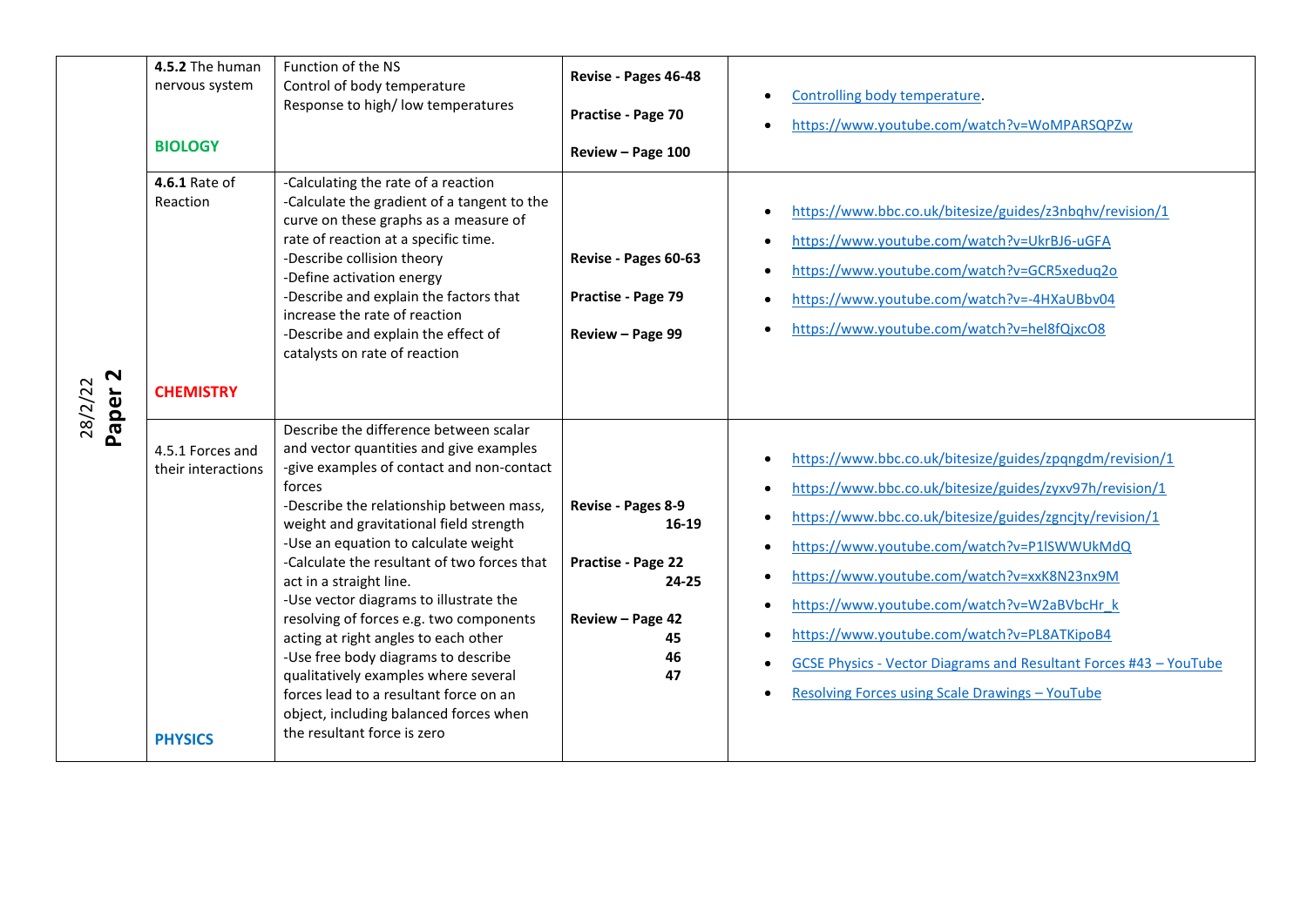| $\blacktriangleleft$<br>Paper:<br>7/3/22 | <b>Required</b><br>practical 1: use<br>of light<br>microscope to<br>observe cells<br><b>BIOLOGY</b><br>4.2.1 Chemical<br>bonds, ionic,<br>covalent and<br>metallic | How to prepare slides<br>How to use the microscope to improve<br>field of view, clarify, change magnification<br>Microscopy calculations<br>Unit conversions (mm, micrometres etc)<br>Describe the process of ionic bonding<br>Describe the process of covalent bonding<br>Describe the process of metallic bonding<br>explain chemical bonding in terms of<br>electrostatic forces and the transfer or<br>sharing of electrons.<br>work out the charge on the ions of metals<br>and non-metals from the group number of<br>the element, limited to the metals in<br>Groups 1 and 2, and non-metals in Groups<br>6 and 7<br>Describe the structure of ionic compounds<br>draw dot and cross diagrams for the<br>molecules of hydrogen, chlorine, oxygen,<br>nitrogen, hydrogen chloride, water, | Revise - Pages 10-11<br>Practise - Page 26<br>Review - Page 57<br>Revise - Pages 16-23<br>$12 - 13$<br>Practise - Page 25-29<br>Review - Page 45-49 | https://www.bbc.co.uk/bitesize/guides/z84jtv4/revision/1<br>$\bullet$<br>Required practical - Use of microscopes<br>$\bullet$<br><b>Microscopy</b><br>$\bullet$<br>Orders of magnitude<br>$\bullet$<br>https://www.bbc.co.uk/bitesize/guides/zyydng8/revision/1<br>$\bullet$<br>https://www.bbc.co.uk/bitesize/guides/zcpjfcw/revision/1<br>$\bullet$<br>https://www.bbc.co.uk/bitesize/guides/z8db7p3/revision/1<br>$\bullet$<br>https://www.youtube.com/watch?v=6DtrrWA5nkE<br>$\bullet$<br>https://www.youtube.com/watch?v=lenvZEcMc60<br>$\bullet$<br>https://www.youtube.com/watch?v=lhEm7aAKIDg<br>$\bullet$<br>https://www.youtube.com/watch?v=5I_1jRGSR9E<br>$\bullet$<br>https://www.youtube.com/watch?v=b1y2Q6YX1bQ<br>$\bullet$<br>https://www.youtube.com/watch?v=A-wTpLPICd0&t=13s<br>$\bullet$ |
|------------------------------------------|--------------------------------------------------------------------------------------------------------------------------------------------------------------------|-------------------------------------------------------------------------------------------------------------------------------------------------------------------------------------------------------------------------------------------------------------------------------------------------------------------------------------------------------------------------------------------------------------------------------------------------------------------------------------------------------------------------------------------------------------------------------------------------------------------------------------------------------------------------------------------------------------------------------------------------------------------------------------------------|-----------------------------------------------------------------------------------------------------------------------------------------------------|--------------------------------------------------------------------------------------------------------------------------------------------------------------------------------------------------------------------------------------------------------------------------------------------------------------------------------------------------------------------------------------------------------------------------------------------------------------------------------------------------------------------------------------------------------------------------------------------------------------------------------------------------------------------------------------------------------------------------------------------------------------------------------------------------------------|
|                                          | <b>CHEMISTRY</b><br>4.1.2<br>Conservation and<br>dissipation of<br>energy<br><b>PHYSICS</b>                                                                        | ammonia and methane<br>Describe the structure of metals<br>-Describe the law of the conservation of<br>energy<br>-Describe, and give examples of how<br>energy is dissipated, or 'wasted'<br>-Explain ways of reducing unwanted<br>energy transfers<br>-Describe thermal conductivity in relation<br>to the rate of energy transfer by<br>conduction, through a material<br>-Calculate the efficiency of a device,<br>process or system                                                                                                                                                                                                                                                                                                                                                         | Revise - Pages 26-28<br>Practise - Page 48<br>Review - Page 72                                                                                      | https://www.bbc.co.uk/bitesize/guides/z8hsrwx/revision/1<br>$\bullet$<br>https://www.bbc.co.uk/bitesize/guides/zp8jtv4/revision/1<br>$\bullet$<br>https://www.bbc.co.uk/bitesize/guides/z2gjtv4/revision/1<br>$\bullet$<br>https://www.youtube.com/watch?v=H6D ViW0Ch4<br>$\bullet$<br>https://www.youtube.com/watch?v=NI5jaeBrIgQ<br>$\bullet$<br>https://www.youtube.com/watch?v=43XCqAN53Sg<br>$\bullet$<br>https://www.youtube.com/watch?v=GTdgI-0KckA<br>$\bullet$                                                                                                                                                                                                                                                                                                                                      |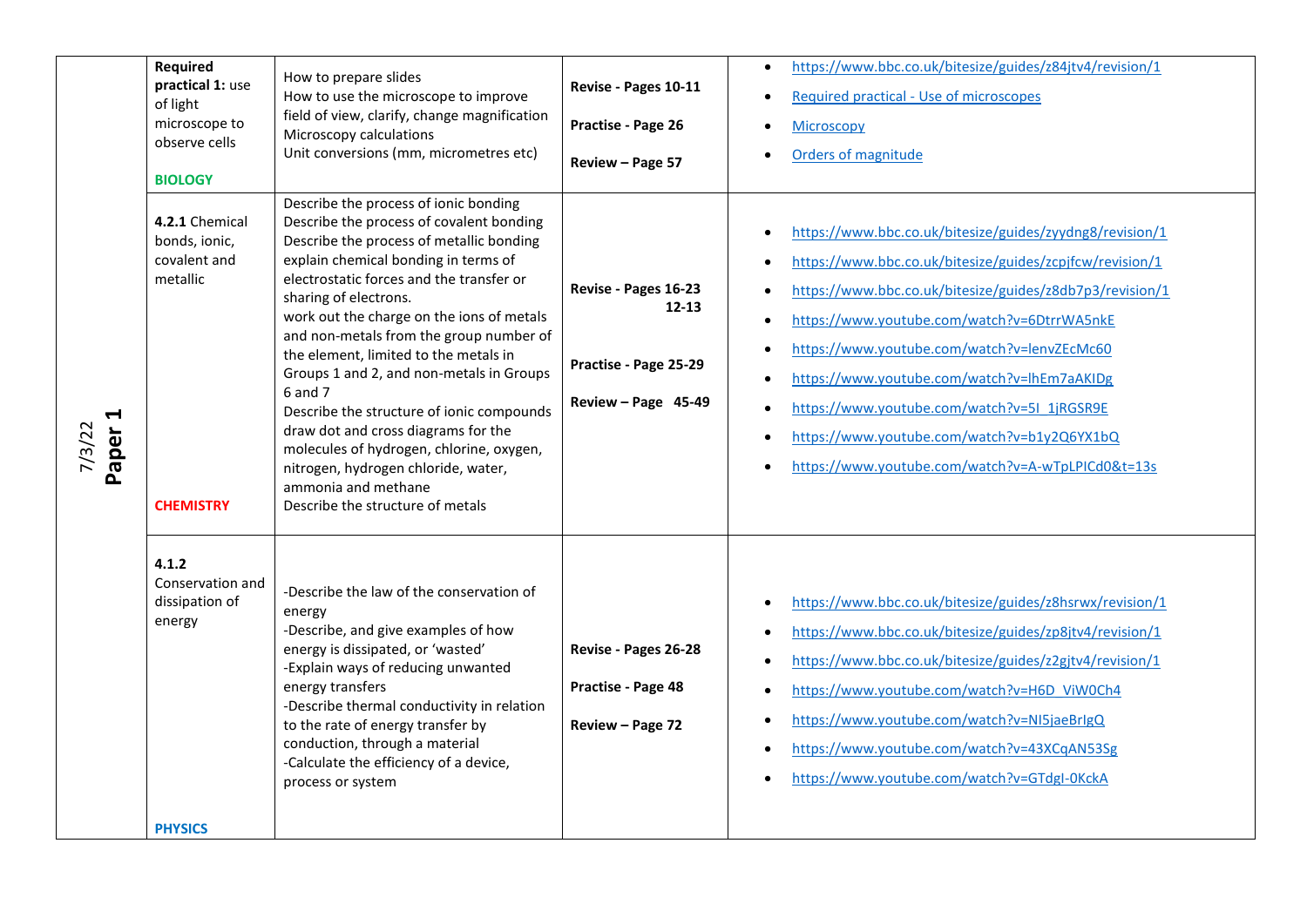| 14/3/22                       |                                                                                                                                                                                                                          |                                                                                                                                                                                                                                    |                                                                 |                                                                                                                                                                                                                                                 |  |
|-------------------------------|--------------------------------------------------------------------------------------------------------------------------------------------------------------------------------------------------------------------------|------------------------------------------------------------------------------------------------------------------------------------------------------------------------------------------------------------------------------------|-----------------------------------------------------------------|-------------------------------------------------------------------------------------------------------------------------------------------------------------------------------------------------------------------------------------------------|--|
|                               | <b>Assessment Week Begins on Friday</b>                                                                                                                                                                                  |                                                                                                                                                                                                                                    |                                                                 |                                                                                                                                                                                                                                                 |  |
| Paper <sub>2</sub><br>21/3/22 | 4.5.3 Hormonal<br>control in<br>humans<br><b>BIOLOGY</b>                                                                                                                                                                 | The endocrine system<br>Function of hormones within the<br>endocrine system<br>Control of blood glucose<br><b>Diabetes</b><br>Kidneys and the role of ADH<br>Adrenaline and thyroxine                                              | Revise - Pages 50-51<br>Practise - Page 71<br>Review - Page 101 | https://www.bbc.co.uk/bitesize/guides/zttqfcw/revision/1<br><b>Endocrine system</b>                                                                                                                                                             |  |
|                               | Required<br><b>Practical 5:</b><br>investigate how<br>concentration<br>affects the rates<br>of reaction by a<br>method involving<br>measuring the<br>volume of a gas<br>produced/change<br>in colour<br><b>CHEMISTRY</b> | -identify independent, dependent and<br>control variables<br>-describe how to measure the dependent<br>variable<br>-analyse results and draw conclusions<br>from graphed data<br>-calculate rate of reaction from data             | Revise - Pages 60-63<br>Practise - Page 79<br>Review - Page 99  | Required practical - measure the production of a gas - Rates of reaction<br>- AQA - GCSE Chemistry (Single Science) Revision - AQA - BBC Bitesize<br>https://www.youtube.com/watch?v=N5p06i9ilmo<br>https://www.youtube.com/watch?v=GI6LVI7oAIU |  |
|                               | 4.5.2 Work done<br>and energy<br>transfer<br><b>PHYSICS</b>                                                                                                                                                              | -Use an equation to calculate the work<br>done to an object<br>-Convert between newton-metres and<br>joules.<br>-Work done against the frictional forces<br>acting on an object causes a rise in the<br>temperature of the object. | Revise - Pages 9-10<br>Practise - Page 22<br>Review - Page 43   | https://www.bbc.co.uk/bitesize/guides/zgncjty/revision/3<br>https://www.youtube.com/watch?v=JHEmPZ-YnrU                                                                                                                                         |  |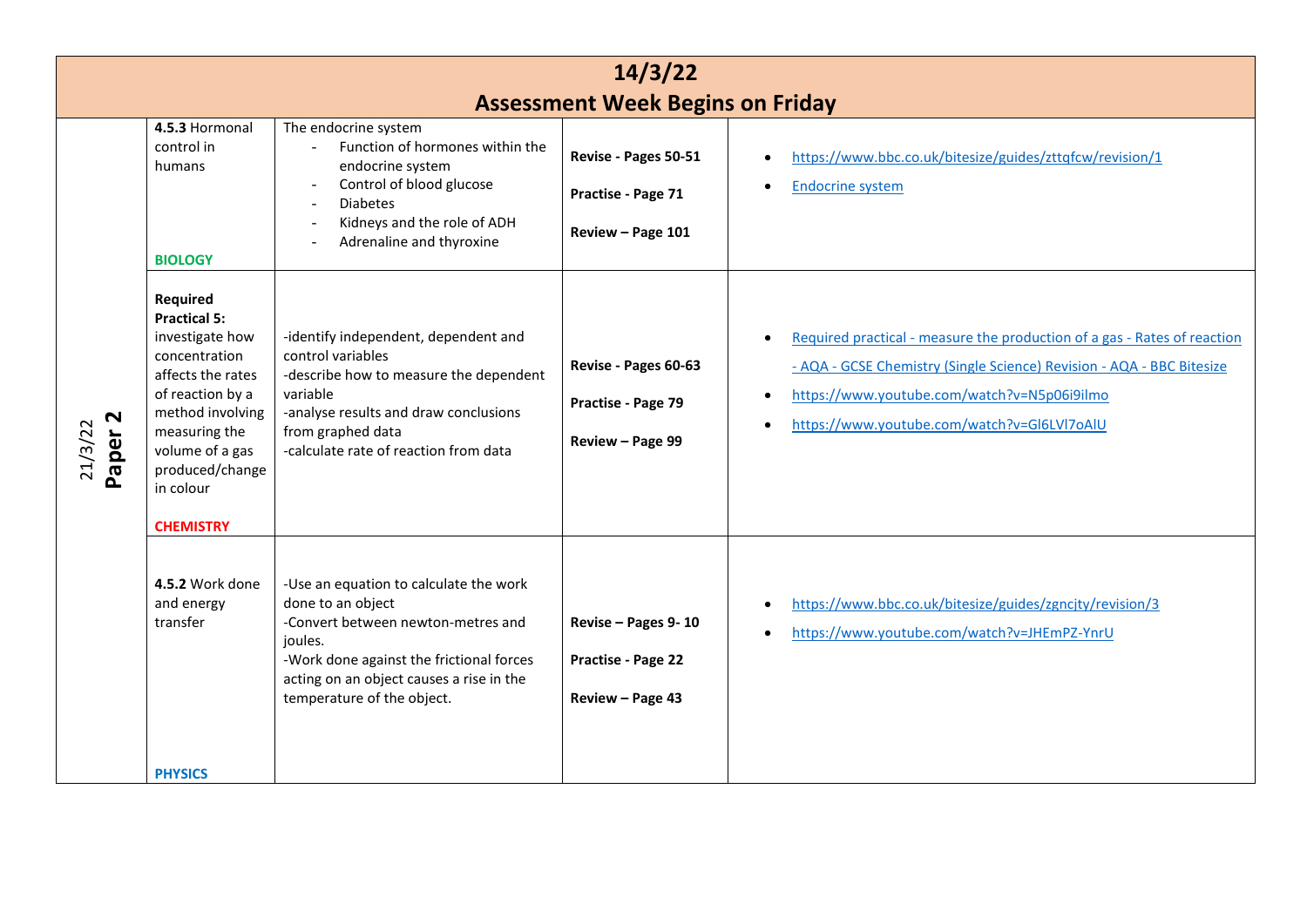|                       | 4.1.3 Transport                                                                                                                                                                                                                |                                                                                                                                                                                                                                                                                                                                                                  |                                                                      | https://www.bbc.co.uk/bitesize/guides/zs63tv4/revision/4<br>$\bullet$                                                                                                                                                                                                                                                                                                                                                                                                                |
|-----------------------|--------------------------------------------------------------------------------------------------------------------------------------------------------------------------------------------------------------------------------|------------------------------------------------------------------------------------------------------------------------------------------------------------------------------------------------------------------------------------------------------------------------------------------------------------------------------------------------------------------|----------------------------------------------------------------------|--------------------------------------------------------------------------------------------------------------------------------------------------------------------------------------------------------------------------------------------------------------------------------------------------------------------------------------------------------------------------------------------------------------------------------------------------------------------------------------|
| ↤<br>28/3/22<br>Paper | in cells                                                                                                                                                                                                                       | Diffusion<br>Factors affecting the rate of diffusion<br>Osmosis<br>Active transport                                                                                                                                                                                                                                                                              | Revise - Pages 14-15                                                 | <b>Osmosis</b><br>$\bullet$                                                                                                                                                                                                                                                                                                                                                                                                                                                          |
|                       | <b>BIOLOGY</b>                                                                                                                                                                                                                 |                                                                                                                                                                                                                                                                                                                                                                  | Practise - Page 28<br>Review - Page 59                               | <b>Diffusion</b><br>$\bullet$<br><b>Active transport</b>                                                                                                                                                                                                                                                                                                                                                                                                                             |
|                       | 4.2.2 How<br>bonding and<br>structure are<br>related to the<br>properties of a<br>substance                                                                                                                                    | -interpreting melting and boiling point<br>data to determine state at a certain temp<br>-link energy needed to change state to<br>strength of forces between particles<br>-state symbols<br>-describe & explain properties of ionic<br>compounds<br>-describe & explain properties of simple<br>covalent molecules<br>-describe & explain properties of polymers | Revise - Pages 14-23<br>Practise - Page 26-29<br>Review - Page 46-49 | https://www.bbc.co.uk/bitesize/guides/zyydng8/revision/1<br>$\bullet$<br>https://www.bbc.co.uk/bitesize/guides/zcpjfcw/revision/1<br>$\bullet$<br>https://www.bbc.co.uk/bitesize/guides/z9twsrd/revision/1<br>$\bullet$<br>https://www.bbc.co.uk/bitesize/guides/z8db7p3/revision/1<br>$\bullet$<br>https://www.youtube.com/watch?v=leVxy7cjZMU<br>$\bullet$<br>https://www.youtube.com/watch?v=DECGNyC-x s<br>$\bullet$<br>https://www.youtube.com/watch?v=EP0zfm FVqc<br>$\bullet$ |
|                       | <b>CHEMISTRY</b>                                                                                                                                                                                                               | -describe & explain properties of metals<br>and alloys                                                                                                                                                                                                                                                                                                           |                                                                      | https://www.youtube.com/watch?v=A-wTpLPICd0<br>$\bullet$                                                                                                                                                                                                                                                                                                                                                                                                                             |
|                       | Required<br><b>Practical 2:</b><br>investigate the<br>effectiveness of<br>different<br>materials as<br>thermal<br>insulators and<br>the factors that<br>may affect the<br>thermal<br>insulation<br>properties of a<br>material | -Identify dependent, independent and<br>control variables<br>-How to measure the dependent variable<br>-Analysing results<br>-Plotting graphs<br>-Drawing conclusions from data                                                                                                                                                                                  | Revise - Pages 28<br>Practise - Page 48<br>Review - Page 72          | https://www.bbc.co.uk/bitesize/guides/z2gjtv4/revision/3<br>$\bullet$<br>https://www.youtube.com/watch?v=ILH45loyPUA&t=2s<br>$\bullet$<br>https://www.youtube.com/watch?v=MUy1o4ogCvw<br>$\bullet$                                                                                                                                                                                                                                                                                   |
|                       | <b>PHYSICS</b>                                                                                                                                                                                                                 |                                                                                                                                                                                                                                                                                                                                                                  |                                                                      |                                                                                                                                                                                                                                                                                                                                                                                                                                                                                      |